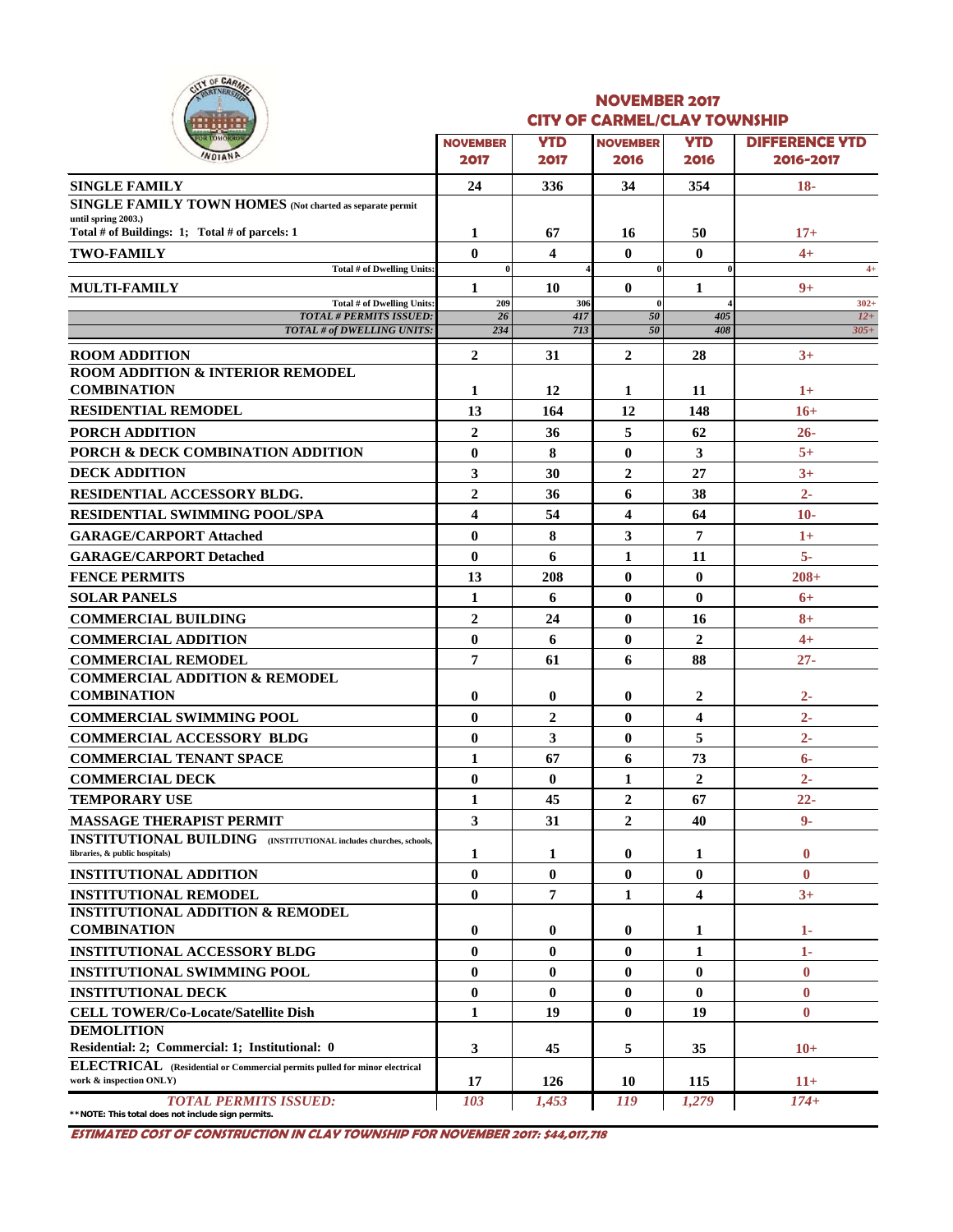# **D.O.C.S. BUILDING & SIGN ACTIVITY NOVEMBER 2017**

#### **COMMERCIAL, INSTITUTIONAL, & MULTI-FAMILY - NEW STRUCTURES, ACCESSORY BUILDINGS, ADDITIONS, TENANT FINISHES, REMODELS, POOLS, DECKS (Institutional includes churches, schools & libraries)**

### **Type of Construction \_\_\_ \_\_\_\_\_\_\_\_\_\_\_\_Total Permits Issued**

## **PERMITS ISSUED**

| <b>COMMERCIAL NEW BUILDING:</b>                               |
|---------------------------------------------------------------|
| . Village Center Shoppes Building 10, 12735 Meeting House Rd. |
| . Midtown Flats Parking Garage, 591 Monon Blvd.               |
|                                                               |
| COMMERCIAL TENANT FINISH / REMODEL:                           |
| • Burgerhaus, 89 Veterans Way                                 |
| • One Penn Mark, 11595 N. Meridian St.                        |
| • CRI West Carmel Marketplace, 9873 N. Michigan Rd. #120      |
| . The Old Spaghetti Factory, 918 S. Rangeline Rd.             |
| • Pulte Homes, 11590 N. Meridian St. #520                     |
| · VCA Village Park, 1045 N. Rangeline Rd.                     |
| • Cross Country Mortgage, 645 W. Carmel Dr. #170              |
| $\bullet$ AFLAC, 11595 N. Meridian St. $8^{th}$ Floor         |
|                                                               |
| <b>INSTITUTIONAL REMODEL:.</b>                                |
| <b>. Carmel City Hall Council Chambers, 1 Civic Square</b>    |
| <b>RESIDENTIAL MULTI-FAMILY:</b>                              |
| • Midtown Flats (209 Units), 591 Monon Blvd.                  |
| COMMERCIAL CERTIFICATES OF OCCUPANCY ISSUED                   |

| • Pasttime Tournament Building, 12740 Meeting House Rd.   |
|-----------------------------------------------------------|
| • Allied Solutions Corporate Headquarters, 350 1st Ave SW |
| • Carmel Drive Self Storage, 765 W. Carmel Dr. Building 6 |
| · Indiana Spine Hospital, 13219 N. Meridian St.           |

### **COMMERCIAL TENANT FINISH / REMODEL:……………..………………………..…………….……...…………………………...……….4**

- **Periculum Capital,** 4 Center Green #220
- **FC Tucker,** 350 1st Ave SW #100
- **Allied Solutions,** 350 1st Ave SW Floors 2-5
- **Bar Louie,** 1111 W. Main St. #140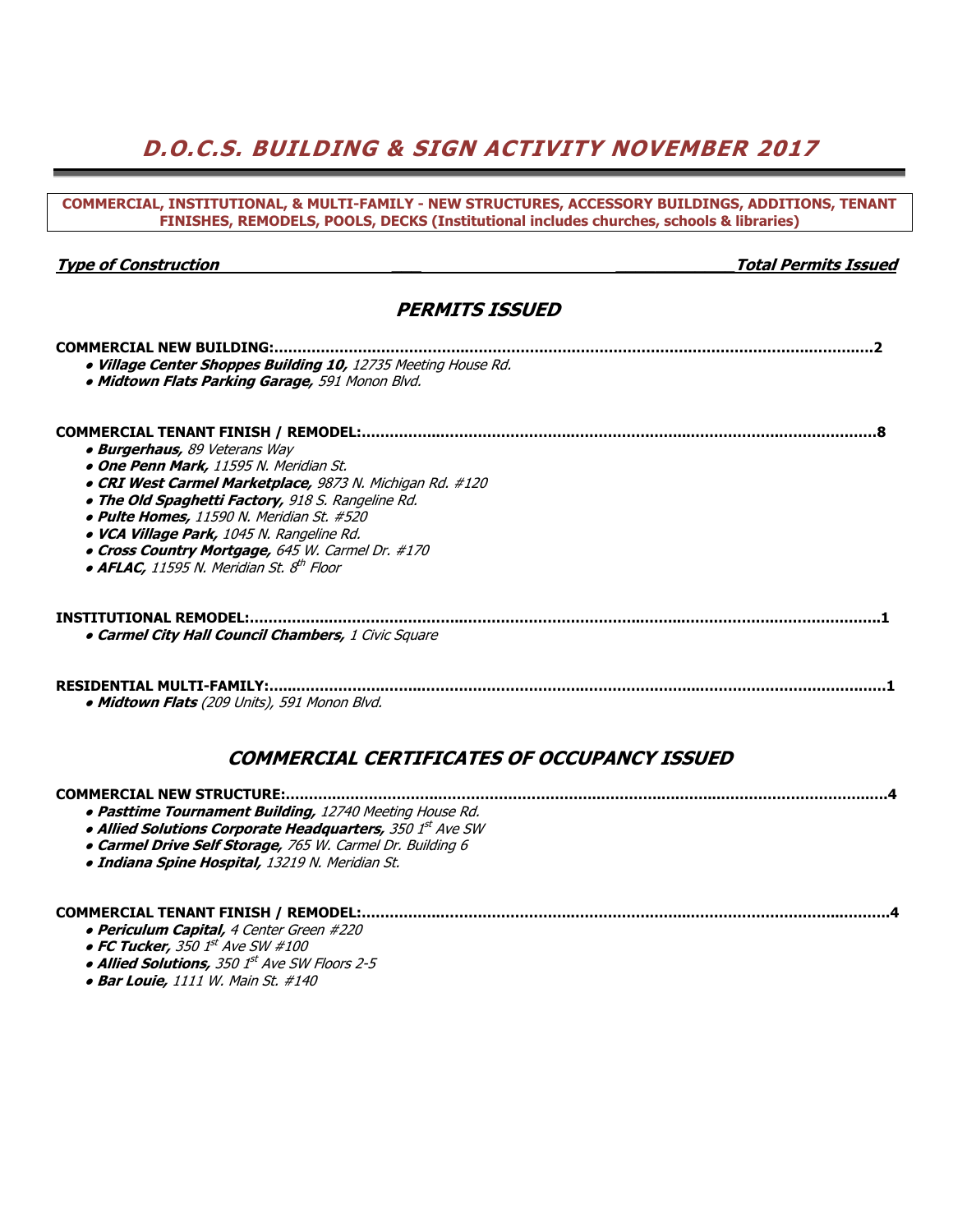# **D.O.C.S. BUILDING & SIGN ACTIVITY NOVEMBER 2017**

|                                                                                                                         | <b>NOV 2017</b> | <b>NOV 2016</b> |
|-------------------------------------------------------------------------------------------------------------------------|-----------------|-----------------|
| <b>TOTAL BUILDING PERMITS ISSUED:</b> (EXCLUDING Water, Sewer, and Sign Permits)                                        | 103             | 119             |
| <b>TOTAL FENCE PERMITS ISSUED:</b>                                                                                      | 13              | --              |
| <b>TOTAL SIGN PERMITS:</b> (Does not include signs approved for/with the issuance/guidelines of a Temporary Use permit) | 20              | 20              |
| <b>BUILDING INSPECTIONS PERFORMED:</b>                                                                                  | 562             | 558             |
| <b>BUILDING PLAN REVIEWS:</b>                                                                                           | 72              | 107             |
| <b>PUBLIC REQUEST FOR INFORMATION (RFI):</b>                                                                            | 53              | 27              |

# **D.O.C.S. NEWS AND NOTES NOVEMBER 2017**

- **● Adrienne Keeling attended SAVI training November 2 at IUPUI in Indianapolis.**
- **● David Littlejohn attended a Metropolitan Planning Organization meeting November 13 in downtown Indianapolis.**
- **● Mike Sheeks attended the International Code Council's Plan Review training November 13-17 in Norwalk, CA.**
- **● David Littlejohn attended a Health By Design Coalition meeting November 20 at MIBOR in Indianapolis.**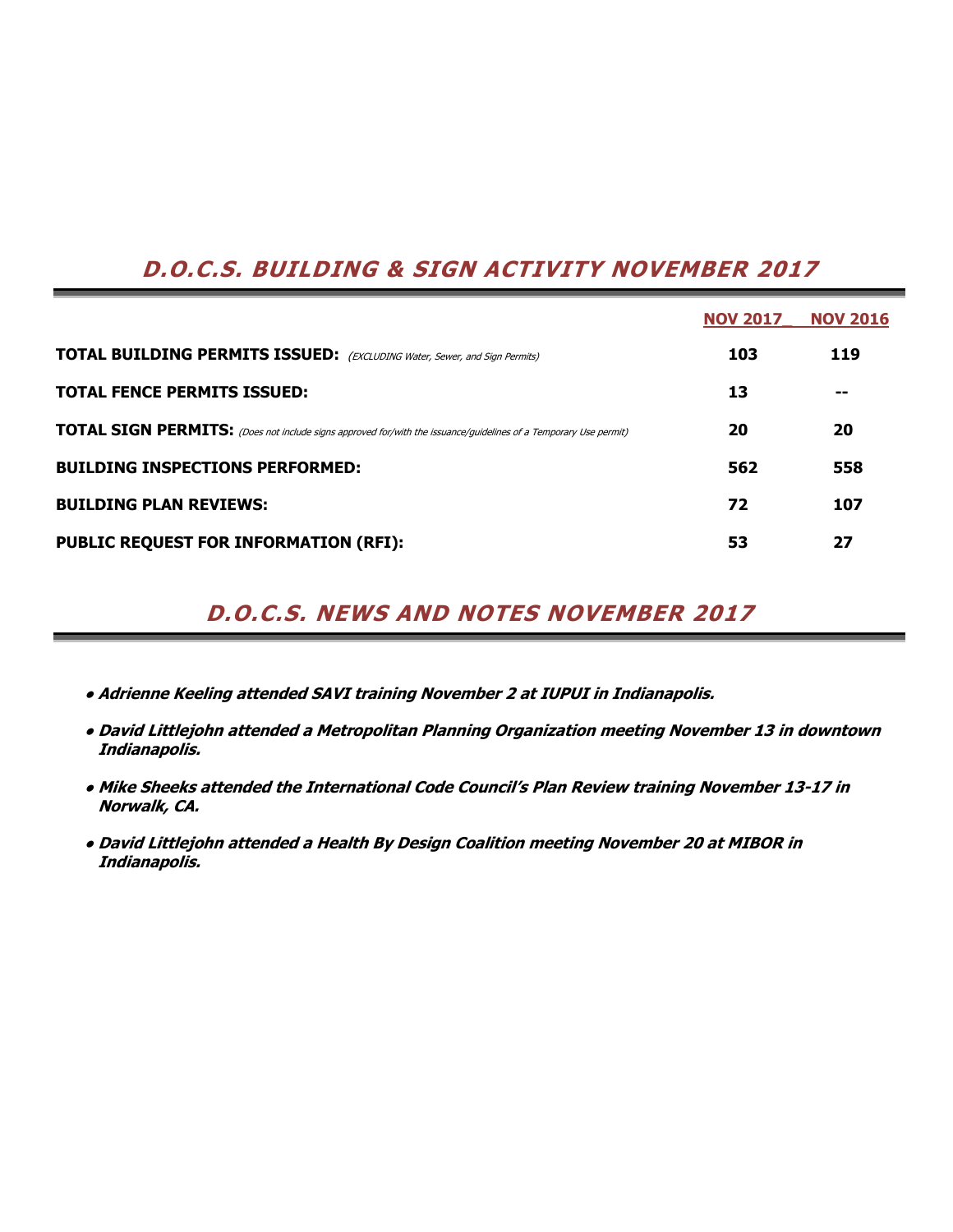# **D.O.C.S. CODE ENFORCEMENT ACTIVITY NOVEMBER 2017**

### **CODE ENFORCEMENT TASK REPORT SUMMARY FOR NOVEMBER 2017**

| <b>COMPLAINTS RECEIVED</b><br>FMAIL<br>"MY CARMEL" APP<br><b>PHONF</b><br><b>REFERRAL</b><br><b>STAFF</b><br><b>WALK-IN</b> | <b>TOTAL:</b><br>11<br>8<br>9 | <b>NEW CASES</b><br>ABATEMENT<br><b>RE-INSPECTIONS</b><br><b>CLOSED CASES</b> | <b>INSPECTION STATISTICS</b><br>INITIAL INSPECTIONS<br>INITIAL VIOLATION NOTICE |                                       |  |  |  |
|-----------------------------------------------------------------------------------------------------------------------------|-------------------------------|-------------------------------------------------------------------------------|---------------------------------------------------------------------------------|---------------------------------------|--|--|--|
| <b>INSPECTIONS BY AREA</b><br><b>NEW CASES</b><br>INITIAL INSPECTIONS<br><b>RE-INSPECTIONS</b><br><b>CLOSED CASES</b>       | <b>WEST</b><br>8<br>9         | <b>CENTRAL</b><br>8<br>9<br>14<br>16                                          | <b>EAST</b><br>15<br>15<br>16<br>21                                             | <b>TOTAL:</b><br>30<br>32<br>39<br>46 |  |  |  |

### **CODE ENFORCEMENT MONTHLY REPORT FOR NOVEMBER 2017**

| <b>TYPE OF COMPLAINT/VIOLATION</b> | <b>NEW CASES</b> | <b>TYPE OF COMPLAINT/VIOLATION</b>  | <b>NEW CASES</b> |
|------------------------------------|------------------|-------------------------------------|------------------|
| <b>BUILDING CODE VIOLATIONS</b>    | 0                | PROPERTY MAINTENANCE                |                  |
| COMMERCIAL VEHICLE                 |                  | RECREATIONAL VEHICLE                |                  |
| <b>DUMPSTER</b>                    | 0                | RIGHT-OF-WAY OBSTRUCTION            | 0                |
| <b>FARM ANIMALS</b>                | 0                | <b>SIDEWALK</b>                     |                  |
| <b>FENCE VIOLATION</b>             | 0                | <b>SIGNS</b>                        | 80               |
| <b>GRASS OR WEEDS</b>              |                  | <b>TRASH/DEBRIS</b>                 |                  |
| <b>HOME OCCUPATION</b>             |                  | UNSAFE BUILDING                     |                  |
| <b>NOISE REGULATIONS</b>           | 0                | VEHICLE ON DISPLAY, ON LAWN OR JUNK | 8                |
| OPEN AND ABANDONED                 | 0                | ZONING USE VIOLATIONS               |                  |
| <b>OUTDOOR STORAGE</b>             |                  | <b>OTHER</b>                        |                  |
| PARKING IN LAWN/GREENBELT          |                  | <b>TOTAL</b>                        | 111              |
|                                    |                  |                                     |                  |

#### **FORECLOSURE MONITORING SUMMARY FOR NOVEMBER 2017**

| <b>COMPLAINTS RECEIVED</b> | <b>TOTAL:</b> |
|----------------------------|---------------|
| NEW CASES                  |               |
| INITIAL INSPECTIONS        |               |
| ABATEMENT                  | O             |
| INITIAL VIOLATION NOTICE   | $\mathcal{P}$ |
| <b>RE-INSPECTIONS</b>      | 29            |
| CLOSED CASES               | フ             |

| <b>FORECLOSURE STATISTICS</b> | <b>WEST</b> | <b>CENTRAL</b> | <b>EAST</b> | <b>TOTAL:</b> |
|-------------------------------|-------------|----------------|-------------|---------------|
| <b>NEW CASES</b>              |             |                |             |               |
| INITIAL INSPECTIONS           |             |                |             |               |
| RE-INSPECTIONS                | q           |                |             | 29            |
| <b>CLOSED CASES</b>           |             |                |             |               |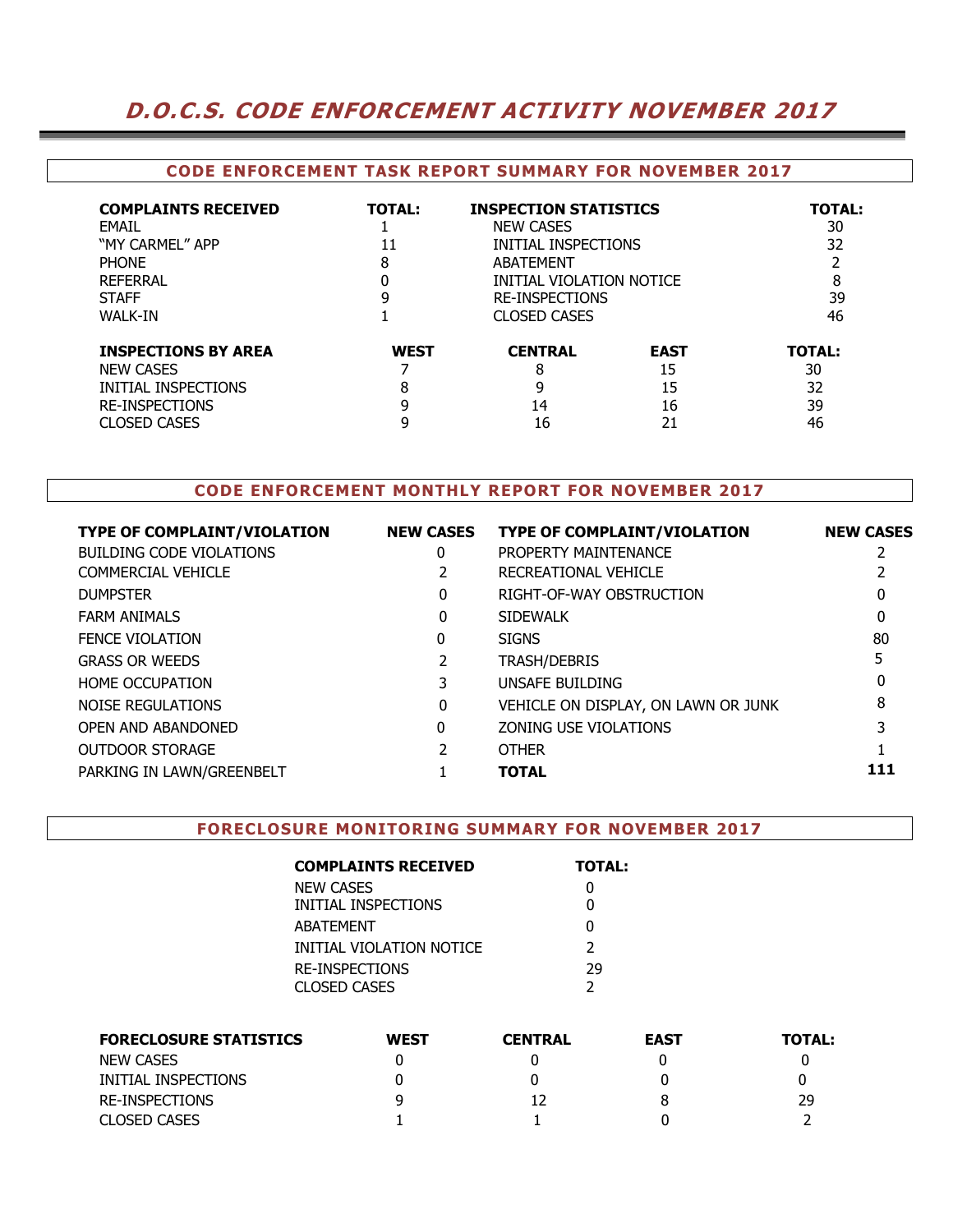### DEPARTMENT OF COMMUNITY SERVICES INCOME REPORT NOVEMBER 1-30, 2017



| <b>TRANSACTION TYPE:</b>                                                                                                                                                       | <b>TRANSACTIONS:</b> | <b>TRANSACTIONS:</b>               |
|--------------------------------------------------------------------------------------------------------------------------------------------------------------------------------|----------------------|------------------------------------|
| <b>BUILDING PERMITS:</b> [Building permits includes the fee for full Certificate of Occupancy (C/O) or Substantial<br>Completion (C.S.C.) that will be issued, when required.] | 260                  | \$<br>175,675.41                   |
| <b>DEMOLITION PERMITS:</b>                                                                                                                                                     | 2                    | \$<br>541.00                       |
| ELECTRICAL PERMITS: (Separate electrical/meter inspections-no other work being done.)                                                                                          | 9                    | \$<br>687.00                       |
| <b>LATE FEES:</b>                                                                                                                                                              | $\Omega$             | \$                                 |
| <b>MASSAGE THERAPIST PERMITS/RENEWALS:</b>                                                                                                                                     | 4                    | \$<br>80.00                        |
| RE-INSPECTION, ADDITIONAL INSPECTION, AND/OR TEMPORARY C/O /                                                                                                                   | 58                   | \$<br>12,668.70                    |
| C.S.C. FEES:                                                                                                                                                                   |                      |                                    |
| PLAN AMENDMENT: (COMMERCIAL/INSTITUTIONAL)                                                                                                                                     | 1                    | \$<br>345.00                       |
| PLAN AMENDMENT: (RESIDENTIAL)                                                                                                                                                  | 1                    | \$<br>172.50                       |
| <b>SPECIAL EVENT PERMITS:</b>                                                                                                                                                  | 0                    | \$                                 |
| <b>TEMPORARY USE PERMITS/EXTENSIONS:</b>                                                                                                                                       | 1                    | \$<br>345.00                       |
| <b>APPEALS:</b>                                                                                                                                                                | 0                    | \$                                 |
| <b>DUPLICATE PLACARDS:</b>                                                                                                                                                     | 4                    | \$<br>76.00                        |
| <b>FENCE PERMITS:</b>                                                                                                                                                          | 14                   | \$<br>756.00                       |
| <b>FENCE LIABILITY WAIVER:</b> (Paid to Hamilton County)                                                                                                                       | 10                   | \$<br>268.00                       |
| <b>ABATEMENT:</b>                                                                                                                                                              | 0                    | \$                                 |
| ADLS:                                                                                                                                                                          | 3                    | \$<br>3,132.00                     |
| <b>ADLS AMENDMENT:</b>                                                                                                                                                         | 1                    | \$<br>133.50                       |
| <b>COMMITMENT AMENDMENT:</b>                                                                                                                                                   | 0                    | \$                                 |
| <b>DEVELOPMENT PLAN:</b>                                                                                                                                                       | $\overline{2}$       | \$<br>3,669.48                     |
| <b>DEVELOPMENT PLAN AMENDMENT:</b>                                                                                                                                             | 1                    | \$<br>1,615.32                     |
| <b>HPR REVIEW:</b>                                                                                                                                                             | 0                    | \$<br>$\overline{\phantom{a}}$     |
| <b>ORDINANCE AMENDMENT:</b>                                                                                                                                                    | 0                    | \$<br>٠                            |
| <b>PLAT VACATE:</b>                                                                                                                                                            | 0                    | \$<br>$\overline{\phantom{0}}$     |
| <b>PRIMARY PLAT:</b>                                                                                                                                                           | 0                    | \$                                 |
| <b>PRIMARY PLAT AMENDMENT:</b>                                                                                                                                                 | 0                    | \$                                 |
| <b>PUD ORDINANCES:</b>                                                                                                                                                         | 0                    | \$                                 |
| <b>REZONE:</b>                                                                                                                                                                 | 0                    | \$                                 |
| <b>ADDITIONAL WAIVER:</b>                                                                                                                                                      | 0                    | \$<br>$\qquad \qquad \blacksquare$ |
| <b>SDR SITE PLAN REVIEW:</b>                                                                                                                                                   | 3                    | \$<br>501.00                       |
| <b>SECONDARY PLAT/REPLAT:</b>                                                                                                                                                  | 1                    | \$<br>1,550.00                     |
| <b>SUBDIVISION WAIVER:</b>                                                                                                                                                     | 0                    | \$                                 |
| <b>MISC. ZONING WAIVER:</b>                                                                                                                                                    | 11                   | \$<br>1,110.00                     |
| <b>TAC ONLY:</b>                                                                                                                                                               | 1                    | \$<br>345.00                       |
| <b>DEVELOPMENT STANDARDS VARIANCE:</b>                                                                                                                                         | 5                    | \$<br>4,078.00                     |
| <b>HEARING OFFICER REVIEW:</b>                                                                                                                                                 | 8                    | \$<br>3,241.00                     |
| <b>SPECIAL EXCEPTION VARIANCE:</b>                                                                                                                                             | 0                    | \$                                 |
|                                                                                                                                                                                | 0                    |                                    |
| <b>SPECIAL USES: (Includes Special Use Amendments)</b>                                                                                                                         |                      | \$                                 |
| <b>USE VARIANCE:</b><br><b>SIGN PERMITS:</b>                                                                                                                                   | 0                    | \$                                 |
|                                                                                                                                                                                | 17                   | \$<br>4,795.00                     |
| <b>ZONING DETAILS/LETTER:</b>                                                                                                                                                  | 2                    | \$<br>202.00                       |
| PARK & RECREATION IMPACT FEE: (PRIF)<br><b>TOTALS:</b>                                                                                                                         | 333                  | \$<br>572,481.00                   |
| <b>GENERAL FUND #101:</b>                                                                                                                                                      |                      | \$<br>215,986.91                   |
| PRIF ACCOUNT # 106:                                                                                                                                                            |                      | \$<br>572,481.00                   |
| <b>UTILITY FEES:</b> (Sewer/Water permits)                                                                                                                                     |                      | \$                                 |
|                                                                                                                                                                                |                      | 63,404.00                          |
| <b>TOTAL DEPOSIT:</b>                                                                                                                                                          |                      | \$<br>851,871.91                   |
| Last Month's General Fund Deposit:                                                                                                                                             |                      | \$<br>177,340.87                   |
| Last Month's Total Deposit:                                                                                                                                                    |                      | \$<br>348,643.87                   |

**NOTE: Receipts were deposited for 19 business days this month.**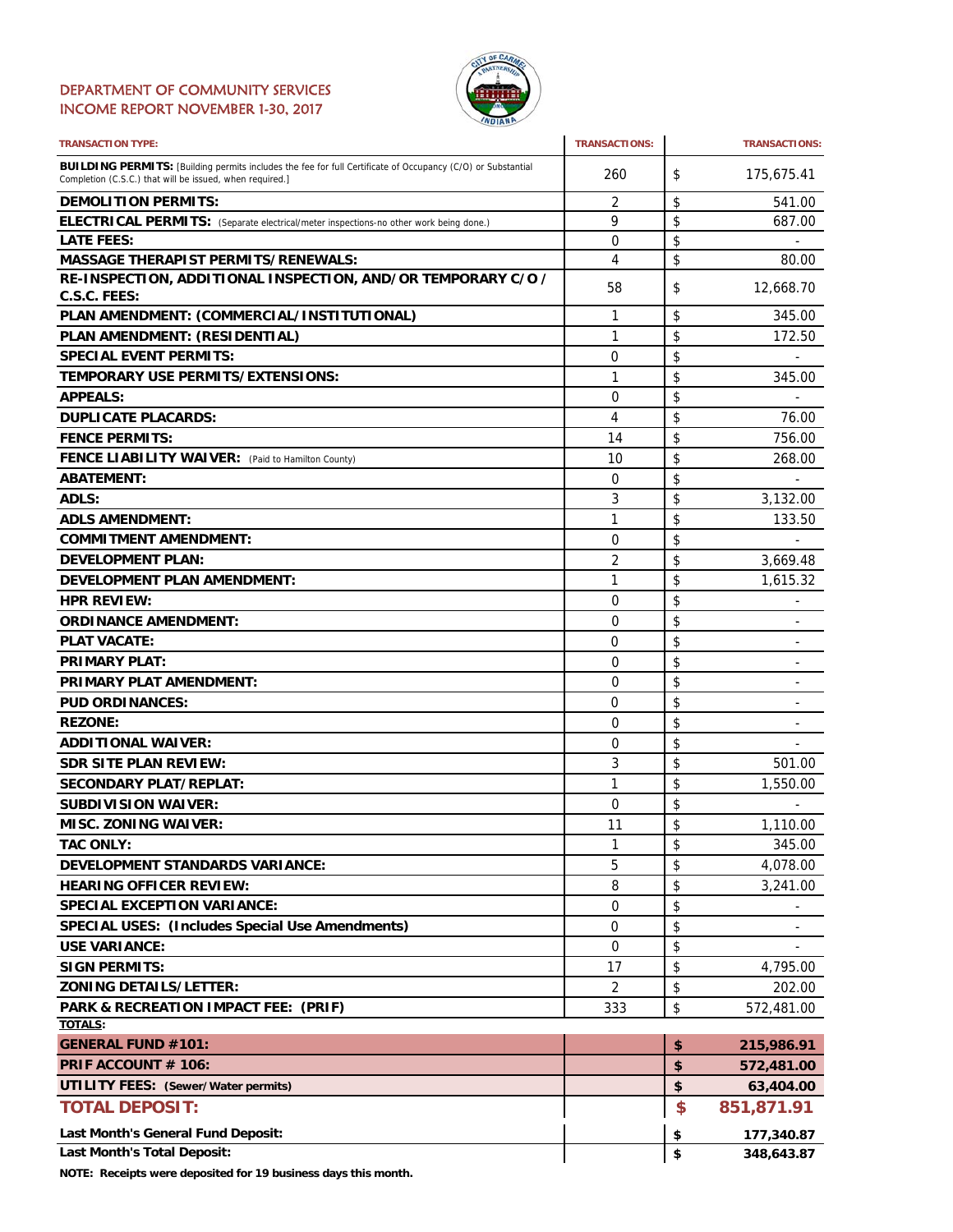### **City of Carmel Monthly Permits Issued Page 1**

| Issue<br>Date | Status | Permit<br><b>NO</b> | Subdiv Name                           | <b>Property Address</b>      | Permit Type Description             | Estimated<br>Cost of<br>Constructior | Sq Ft    | <b>Contractor Name</b>                          | <b>Contractor Address</b>        | Cont.City               | Cont.<br>State | Cont.<br>Zip | Cont.Phone             | Propety Owner (as listed<br>per applicant) | Owner Adrs                               | Owner City          | Owner<br>State | Owner<br>Zip |
|---------------|--------|---------------------|---------------------------------------|------------------------------|-------------------------------------|--------------------------------------|----------|-------------------------------------------------|----------------------------------|-------------------------|----------------|--------------|------------------------|--------------------------------------------|------------------------------------------|---------------------|----------------|--------------|
| 11/01/17      |        | 7090185             |                                       | <b>39 VETERANS WAY</b>       | COMMERCIAL TENANT FINISH            | \$800,000                            | 3,500    | <b>VLS CONSTRUCTION</b>                         | 196 W U.S. HWY 30                | VALPARAISO              |                | 46385        | (219) 405-8199         | TAMMY PROPERTIES, LLC                      | 8264 STAFFORD LN                         | <b>INDIANAPOLIS</b> |                | 08264        |
|               |        | 17100070            |                                       | 1595 N MERIDIAN ST           | OMMERCIAL REMODEL                   | \$48,000                             | 6,426    | LDERSON COMMERCIAL GROUP II 425 W SOUTH ST #100 |                                  | <b>INDIANAPOLIS</b>     |                | 46225        | (317) 889-3800         | TNHYIF REIV SIERRA LLC                     | 44 BROADWAY S 10TH FLR                   | <b>WHITE PLAINS</b> |                | 10601        |
|               |        | 7100117             | <b>WILSON'S VILLAGE</b>               | 9 SLEEPY HOLLOW LN           | RESIDENTIAL PORCH ADDITION          | \$18,000                             | 150      | <b>TRENSHAW, CHAD</b>                           | 9 SLEEPY HOLLOW LN               | CARMEL                  |                |              | 46032 (317) 997-5887   | TRENSHAW, CHAD                             | 19 SLEEPY HOLLOW LN                      | CARMEL              |                | 46032        |
|               |        | 7100154             | <b>BONBAR AT MONON LAKE</b>           | 077 SERENITY CT              | RESIDENTIAL SINGLE FAMILY DWELLING  | \$357,835                            | 4,525    | M/I HOMES                                       | <b>3500 KEYSTONE CROSSING</b>    | <b>NDIANAPOLIS</b>      |                |              | 46240 (317) 255-9900   | <b>M/I HOMES</b>                           | 8500 KEYSTONE CROSSING STE 590           | <b>INDIANAPOLIS</b> |                | 46240        |
|               |        | 7100166             | <b>WESTMONT</b>                       | 821 JUTLAND DR               | RESIDENTIAL REMODEI                 | \$18,000                             | 1.600    | LL AROUND FIXIN                                 | 8901 NORTHBROOK CIR              | <b>NESTFIELD</b>        |                |              | 46074 (317) 903-0020   | CHAKILAM, NARVEEN                          | 1821 SUTLAND                             |                     |                |              |
| 11/02/17      |        | 7090042             | <b>EDEN PARK</b>                      | 428 EDEN WY PL               | RESIDENTIAL ADDITION AND REMODEL    | \$90,000                             | 1.106    | ICNAB, JOHN                                     | 1930 CARVEL AVE                  | NDIANAPOLIS             |                | 16205        | (317) 339-1373         | <b>GRIFFIN, TIM</b>                        | 3428 EDEN WAY PL                         | CARMEL              |                | 46033        |
|               |        | 7100114             | THE HAMLET AT JACKSON'S GRANT         | <b>498 SIMON DR</b>          | RESIDENTIAL TOWNHOME                | \$450,000                            | 3,664    | HOMES BY JOHN MCKENZIE                          | 4631 LISBORN DR                  | CARMEL                  |                | 46033        | (317) 574-7616         | HOMES BY JOHN MCKENZIE                     | 4631 LISBORN DR                          | CARMEL              |                | 46033        |
|               |        | 7100131             | <b>EDEN ESTATES</b>                   | 1764 EDEN ESTATES PI         | DEMOLITION                          | \$0                                  |          | QUALITY CONCRETE                                | 40 S STATE ST                    | <b><i>NHITELAND</i></b> |                | 46184        | (317) 750-8900         | <b>SEAMAN, JANE</b>                        | 11764 EDEN ESTATES                       | CARMEL              |                | 46033        |
|               |        | 7100140             | RIDGE AT THE LEGACY, THE              | 4446 NEW GARDEN LN           | RESIDENTIAL PORCH ADDITION          | \$15,000                             | 204      | CAMPBELL CONTRACTING                            | 21415 OAKVIEW DR                 | NOBLESVILLE             |                |              | 46062 (317) 508-6244   | COOLEY, GRATH                              | 14446 NEW GARDEN LN                      | CARMEL              |                | 46033        |
|               |        | 7100155             | <b>BONBAR AT MONON LAKE</b>           | 046 SERENITY CT              | RESIDENTIAL SINGLE FAMILY DWELLING  | \$274,722                            | 3.555    | M/I HOMES                                       | <b>8500 KEYSTONE CROSSING</b>    | NDIANAPOLIS             |                |              | 46240 (317) 255-9900   | M/LHOMES                                   | 8500 KEYSTONE CROSSING STE 590           | <b>INDIANAPOLIS</b> |                | 46240        |
|               |        | 7100167             | <b>IACKSON'S GRANT ON WILLIAMS CR</b> | 188 FRENZEL PKWY             | RESIDENTIAL SINGLE FAMILY DWELLING  | \$650,000                            | 6.627    | <b>BRENTWOOD CUSTOM HOMES</b>                   | 1027 PRINCETON GATE              | CARMEL                  |                | 6032         | (317) 575-9178         | JACKSON'S GRANT REAL ESTATE, LLC           | 3150 REPUBLIC BLVD N, STE 3              | <b>TOLEDO</b>       |                | 43615        |
|               |        | 17110008            |                                       | <b>312 GRADLE DF</b>         | <b>GENERAL TEMPORARY USI</b>        | \$0                                  |          | <b>B &amp; B GROUP INC</b>                      | 6805 HILLSDALE CT                | <b>INDIANAPOLIS</b>     |                | 46250        | (317) 845-1701         | MCCLAIN, DOUG                              | 312 GRADLE DR                            | CARMEL              |                | 46032        |
| 11/03/17      |        | 7080202             |                                       | 3405 TOWNE RD                | RESIDENTIAL ACCESSORY STRUCTURE     | \$75,000                             | 3.500    | GELOV. TED                                      | 2290 W 136TH ST                  | CARMEL                  |                | 46033        | (317) 407-5737         | <b>GELOV. TED</b>                          | 2290 W 136TH ST                          | CARMEL              |                | 46033        |
|               |        | 7100138             |                                       | 2032 CLAY CENTER RD          | <b>SOLAR PERMIT/INSPECTION</b>      | \$70,000                             | 5,000    | SOLENTIAL ENERGY                                | 3277 N ILLINOIS ST #110          | CARMEL                  |                | 46032        | (317) 840-0766         | <b>UEDTKE, DAVID</b>                       | 12032 CLAY CENTER RD.                    | CARMEL              |                | 46032        |
|               |        | 7100156             | THE MEADOWS AT THE LEGACY             | 4091 KNIGHTSTOWN WAY F       | RESIDENTIAL SINGLE FAMILY DWELLING  | \$300,000                            | 5,295    | ALATLANTIC HOMES OF INDIANA                     | I 9025 NORTH RIVER RD, SUITE 100 | <b>INDIANAPOLIS</b>     |                |              | 46240 (317) 846-2783   | <b>CALATLANTIC HOMES</b>                   | 9025 N RIVER RD                          | <b>INDIANAPOLIS</b> |                | 46240        |
|               |        | 7110011             | <b>BROOKSTONE PARK OF CARMEL</b>      | 4459 WELFORD WAY             | LECTRICAL PERMIT/INSPECTION         | \$0                                  |          | <b>ISTER SPARKY</b>                             | 5561 W. 74TH ST                  | NDIANAPOLIS             |                | 6268         | (317) 874-8748         | EGGLESTON, KLARE ANN                       | 14459 WELFORD WAY                        | CARMEL              |                | 46032        |
|               |        | 7110012             | <b>BROOKSHIRE NORTH</b>               | <b>208 CENTENNIAL CT</b>     | <b>ENCE PERMIT/INSPECTION</b>       | \$0                                  |          | LIDDEN FENCE CO. INC                            | <b>PO BOX 481</b>                | WESTFIELD               |                | 16074        | (317) 867-5140         | <b>DEREK MYERS</b>                         | 4208 CENTENNIAL CT                       | CARMEI              |                | 46033        |
|               |        | 17110013            |                                       | 1600 TOWNE RD                | <b>ELECTRICAL PERMIT/INSPECTION</b> | \$0                                  |          | IGNAL CONSTRUCTION INC.                         | 5639 W. US 40                    | <b>GREENFIELD</b>       |                |              | 46140 (317) 894-0120   | CITY OF CARMEI                             | ONE CIVIC SQ                             | CARMEI              |                | 46032        |
| 11/06/17      |        | 7110015             | VILLAGE OF MOUNT CARMEL               | 15 BENNETT DR                | LECTRICAL PERMIT/INSPECTION         | \$0                                  | $\Omega$ | LLISON ELECTRIC INC                             | 918 DECLARATION DR               | <b>GREENFIELD</b>       |                |              | 46140 (317) 462-6787   | WATSON, STEVE                              | 115 BENNETT ROAD                         | CARMEL              |                | 46032        |
| 11/07/17      |        | 7100111             | AVIAN GI FN                           | 113 HUMMINGBIRD CIR          | RESIDENTIAL REMODEL                 | \$16,771                             | 470      | GREEN ALTERNATIVES INC                          | 700 E FIRMIN ST #215             | KOKOMO                  |                |              | 46902 (765) 480-2143   | WEBB, JEFFERY                              | 5113 HUMMINGBIRD CIR                     | CARMEL              |                | 46033        |
|               |        | 7100158             | VILLAGE OF WESTCLAY                   | 2735 MEETING HOUSE RD        | <b>COMMERCIAL NEW STRUCTURE</b>     | \$350,000                            | 2.498    | <b>B KLAIN CONSTRUCTION, LLC</b>                | 2159 GLEBE ST #200               | CARMEL                  |                |              | 16032 (317) 846-9992   | WHARTON POWER BUILDING, LLC                | 12535 PEMBROOKE CIF                      | CARMEL              |                | <b>CENAL</b> |
|               |        | 7100169             | <b>RROOKSHIRE</b>                     | 2506 WINDSOR DR              | <b>ESIDENTIAL REMODEI</b>           | \$90,000                             | 506      | <b>ARBROUGH, JEFF</b>                           | 5121 E 65TH ST                   | NDIANAPOLIS             |                | 16220        |                        | BAILEY, ADAM & KATIE                       | 12506 WINDSOR DR                         | CARMEI              |                | EE033        |
|               |        | 7100175             | PARK PLACE-PARKS AT SPRINGMILI        | 71 MOUNDS CT                 | RESIDENTIAL REMODEI                 | \$2,000                              | 942      | <b>/ONG, PATRICK</b>                            | 2221 W 27TH ST                   | <b>INDERSON</b>         |                |              | 16016 (765) 374-9836   | JUERGENSEN, DOROTHY                        | 371 MOUNDS CT                            | CARMEL              |                | 16032        |
|               |        | 17100179            |                                       | 4318 CHARIOTS WHISPER DR     | <b>RESIDENTIAL REMODEI</b>          | \$179,290                            | 2.900    | <b>MOORE RESTORATION</b>                        | 3610 SHELBY ST.                  | <b>INDIANAPOLIS</b>     |                | 46227        | (317) 791-3862         | <b>SCHAUM, ADAM &amp; ERIN</b>             | 3610 SHLBY STREET                        | <b>INDIANAPOLIS</b> |                | 46227        |
|               |        | 7110024             | VILLAGE OF WESTCLAY                   | 2616 MALCOMBE ST             | ENCE PERMIT/INSPECTION              | \$0                                  |          | <b>ULLSEYE FENCE DESIGN INC</b>                 | PO BOX 941                       | NOBLESVILLE             |                |              | 16061-0 (317) 774-0197 | RYAN & JODI DRAKE                          | 12616 MALCOMBE ST                        | CARMEL              |                | 46032        |
| 11/08/17      |        | 7100172             | THE MEADOWS AT THE LEGACY             | 4081 LARSON DRIVE            | RESIDENTIAL SINGLE FAMILY DWELLING  | \$300,000                            | 5.632    | CALATI ANTIC HOMES OF INDIANA                   | 9025 NORTH RIVER RD, SUITE 100   | <b>INDIANAPOLIS</b>     |                |              | 46240 (317) 846-2783   | CALATI ANTIC HOMES                         | 9025 N RIVER RD                          | <b>INDIANAPOLIS</b> |                | 46240        |
|               |        | 7110005             | <b>JOHNSON ACRES</b>                  | 788 WHITE ASH DR             | RESIDENTIAL REMODEL                 | \$30,000                             | 1.100    | RADEMASTER CONSTRUCTION                         | 6511 ANGEL FALLS DR              | <b>VOBLESVILLE</b>      |                | \$6062       |                        | MYERS, ANDY & FARAH                        | 1788 WHITE ASH DR                        | CARMEL              |                | 46033        |
|               |        | 7110036             | <b>/ILLAGE OF MOUNT CARME</b>         | 16 DESERT WIND CT            | <b>ENCE PERMIT/INSPECTION</b>       | \$0                                  |          | <b>MERIFENCE</b>                                | <b>1340 HULL STREET</b>          | NDIANAPOLIS             |                | 6226         |                        | SANDERS, GEORGE R & ERIN M                 | 316 DESERT WIND CT                       | CARME               |                | 46032        |
|               |        | 17110037            | JACKSON'S GRANT ON WILLIAMS CR        | 2151 SILVARA CT              | <b>I ECTRICAL PERMIT/INSPECTION</b> | \$0                                  |          | <b>UMINAIRE SERVICE</b>                         | 2828 N WEBSTER AVE               | <b>INDIANAPOLIS</b>     |                |              | 46219 (317) 808-7010   | JACKSONS GRANT REAL ESTATE CO              | 13578 EAST 131ST STREET, STE 200         | <b>FISHERS</b>      |                | 46037        |
|               |        | 7110038             | JACKSON'S GRANT ON WILLIAMS CR        | 066 DOMINO DR                | <b>ELECTRICAL PERMIT/INSPECTION</b> | \$0                                  |          | <b>UMINAIRE SERVICE</b>                         | 2828 N WEBSTER AVE               | <b>INDIANAPOLIS</b>     |                |              | 46219 (317) 808-7010   | JACKSONS GRANT REAL ESTATE CO              | 13578 EAST 131ST STREET, STE 200         | <b>FISHERS</b>      |                | 46037        |
|               |        | 7110040             | JACKSON'S GRANT ON WILLIAMS CR        | 2144 AMS RUN                 | LECTRICAL PERMIT/INSPECTION         | \$0                                  |          | UMINAIRE SERVICE                                | 2828 N WEBSTER AVE               | <b>INDIANAPOLIS</b>     |                |              | 46219 (317) 808-7010   | JACKSONS GRANT REAL ESTATE CO              | 13578 EAST 131ST STREET, STE 200         | <b>FISHERS</b>      |                | 46037        |
| 11/09/17      |        | 7100061             | SPRINGMILL PONDS                      | 4069 OLD MILL CT             | RESIDENTIAL SWIMMING POOL           | \$35,000                             | 1.124    | <b>B &amp; B POOLS</b>                          | 300 ELM ST                       | <b>GREENWOOD</b>        |                |              | 46142 (317) 714-3481   | <b>FACEY, SHANNON</b>                      | 14069 OLD MILL CT                        | CARMEL              |                | 46032        |
|               |        | 7100096             | WEST CARMEL MARKETPLACE               | 9873 N MICHIGAN RD #120      | OMMERCIAL REMODEL                   | \$33,000                             | 1.560    | <b>TARTER CONSTRUCTION INC.</b>                 | 245 N MERIDIAN ST                | <b>GREENWOOD</b>        |                |              | 46143 (317) 459-6234   | WEST CARMEL LSL LLC                        | 250 CIVIC CENTER DR #500                 | COLUMBUS            | nн             | 43215        |
|               |        | 17110044            | WOOD CREEK                            | 1347 OLDFIELD DR             | ENCE PERMIT/INSPECTION              | \$0                                  |          | <b>WARDS FENCE</b>                              | 20951 RIVERWOOD AVE              | NOBLESVILLE             |                | 3062         |                        | MATTHEW SCHUSTEF                           | 11347 OLDFIELD DR                        | CARMEL              |                | 46033        |
|               |        | 17110045            | <b>BRIAR CREEK</b>                    | 0491 LAKESHORE PL            | <b>ELECTRICAL PERMIT/INSPECTION</b> | \$0                                  |          | <b>FRYE ELECTRIC</b>                            | 10834 E. U.S. HIGHWAY 36         | PLAINFIELD              |                |              | 46123 (317) 271-1099   | <b>GARRISON, LISSA</b>                     | 10491 LAKE SHORE PLACE                   | CARMEL              |                | 46033        |
|               |        | 7110046             | JORDAN WOODS                          | 0725 TIMBER LN               | LECTRICAL PERMIT/INSPECTION         | \$0                                  |          | MCMASTERS, DAVID                                | 1942 MORAY CT                    | NDIANAPOLIS             |                |              | 46260 (317) 407-8120   | MCDONALD, JOE                              | 10725 TIMBER LANE                        | CARMEL              |                | 46032        |
| 11/13/17      |        | 7090107             |                                       | <b>VORK DONE IN CLIENTS</b>  | MASSAGE THERAPIST PERMIT            | \$0                                  |          | ZOU. YAN                                        | 2412 BENT OAK LANE               | <b>INDIANAPOLIS</b>     |                | 46236        |                        | SELF OWNED BUSINESSS                       | WORK DONE IN CLIENTS HOMES               | CARMEL              |                | 46032        |
|               |        | 7110014             | LINCOLNSHIRE                          | 4351 MURPHY CIR E            | <b>RESIDENTIAL REMODEL</b>          | \$17,500                             | 1,200    | <b>DDINGFIELD, THOMAS R</b>                     | 3000 SYCAMORE RD                 | NDIANAPOLIS             |                |              | 46240 (317) 257-0738   | <b>INDARAPU, WAMAN</b>                     | 14351 MURPHY CIRCLE E                    | CARMEL              |                | 46074        |
|               |        | 7110025             | <b>CAMDEN WALK</b>                    | 9915 FIDDLERS CT             | RESIDENTIAL SINGLE FAMILY DWELLING  | \$600,000                            | 6.253    | <b>ICHARD J CARRIGER CO</b>                     | 2315 HANCOCK ST, #30             | CARMEL                  |                | 46032        | (317) 846-9221         | CAMDEN WALK LLC                            | 739 KEYSTONE WAY                         | CARMEL              |                | 46032        |
|               |        | 7110058             | VILLAGE OF WESTCLAY                   | 2483 BUCKLAND ST             | ELECTRICAL PERMIT/INSPECTION        | \$0                                  |          | <b>MISTER SPARKY</b>                            | 5561 W. 74TH ST                  | NDIANAPOLIS             |                | 46268        | (317) 874-8748         | STOUT, DAVID B & MARGARET H                | 2483 BUCKLAND ST                         | CARMEL              |                | 46032        |
| 11/14/17      |        | 17110019            | <b>ACKSON'S GRANT ON WILLIAMS CR</b>  | 127 FRENZEL PKWY             | RESIDENTIAL SINGLE FAMILY DWELLING  | \$648,185                            | 6.179    | AVID WEEKLEY HOMES                              | 3310 NORTH MERIDIAN STREET. STE  | <b>INDIANAPOLIS</b>     |                | 46260        | (317) 669-8500         | DAVID WEEKLEY HOMES                        | 9310 NORTH MERIDIAN STREET, STE 1        | <b>INDIANAPOLIS</b> |                | 46260        |
|               |        | 17110021            | JACKSON'S GRANT ON WILLIAMS CR        | 2263 AMS RUN                 | RESIDENTIAL SINGLE FAMILY DWELLING  | \$621,550                            | 6.272    | DAVID WEEKLEY HOMES                             | 9310 NORTH MERIDIAN STREET, STI  | <b>NDIANAPOLIS</b>      |                | 46260        | (317) 669-8500         | DAVID WEEKLEY HOMES                        | 12965 OLD MERIDIAN ST                    | CARMEL              |                | 46032        |
|               |        | 7110022             | <b>B &amp; B PARK</b>                 | 2621 CHYVERTON CIR           | RESIDENTIAL SINGLE FAMILY DWELLING  | \$5,000,000                          | 17,089   | VIEWEGH AND ASSOCIATES LLC                      | 5351 E RINKER RD                 | <b>MOORESVILLE</b>      |                |              | 46158 (317) 538-5764   | <b>CHRISTIAN BROWNING</b>                  | 12801 WEST RD                            | <b>ZIONSVILLE</b>   |                | 46077        |
|               |        | 7110030             | <b>BRIAR CREEK</b>                    | 0491 LAKESHORE PL            | RESIDENTIAL REMODEI                 | \$5,500                              | 238      | <b>ITCHEN MASTER CORP</b>                       | 200 WEST CARMEL DR               | ARMEL                   |                |              | 46123 (317) 843-1500   | <b>GARRISON, LISSA</b>                     | 10491 LAKE SHORE PLACE                   | CARMEL              |                | 16033        |
| 11/15/17      |        | 7100171             | ONGRIDGE ESTATES                      | 3665 CUNNINGHAM DR           | RESIDENTIAL ADDITION-ROOM(S)        | \$76,000                             | 520      | ASE DESIGN/REMODELING                           | 99 E CARMEL DR., STE 100         | <b>ARMEL</b>            |                | 6032         | (317) 846-2600         | RICKETTS, THOMAS L & KRISTIN D             | 13665 CUNNINGHAM DF                      | CARMEL              |                | 46074        |
|               |        | 17110007            | THE MEADOWS AT THE LEGACY             | 14110 LARSON DRIVE           | RESIDENTIAL SINGLE FAMILY DWELLING  | \$275,000                            | 5.050    | ALATLANTIC HOMES OF INDIAN                      | 19025 NORTH RIVER RD, SUITE 100  | NDIANAPOLI:             |                | 46240        | (317) 846-2783         | <b>CALATLANTIC HOMES</b>                   | 9025 N RIVER RD                          | <b>INDIANAPOLIS</b> |                | 46240        |
|               |        | 17110017            |                                       | 2601 E 136TH ST              | RESIDENTIAL SINGLE FAMILY DWELLING  | \$422,000                            | 2,963    | L HAHN RESIDENTIAL                              | 2739 BARBANO CT                  | CARMEL                  |                | 46032        |                        | MATHEIBE, CRAIG & NATALIE                  | 1346 SMOKEY ROW LANE                     | CARMEL              |                | 46033        |
|               |        | 7110047             |                                       | VORK DONE IN CLIENTS         | MASSAGE THERAPIST PERMIT            | \$0                                  |          | (IANJU, LIU                                     | 11515 RALSTON AVE                | CARMEL                  |                | 16032        |                        | SELF OWNED BUSINESSS                       | <b><i>NORK DONE IN CLIENTS HOMES</i></b> | CARMEL              |                | 46032        |
|               |        |                     |                                       |                              |                                     |                                      |          |                                                 |                                  |                         |                |              |                        |                                            |                                          |                     |                |              |
|               |        |                     |                                       | 103<br><b>Total Permits:</b> |                                     |                                      |          | <b>Total Estimated Cost of Construction:</b>    | \$44,017,718.00                  |                         |                |              | Total Sq.Ft.:          | 518.576                                    |                                          |                     |                |              |

**Status(Stat Column) codes mean: O=Open/incomplete; C=Closed/completed (includes completed permits where C/O's are not issued-like demolition or separate electrical permits); E=Expired-project may or may not have been completed, but no inspections have been scheduled. V=VOID-Permit voided.**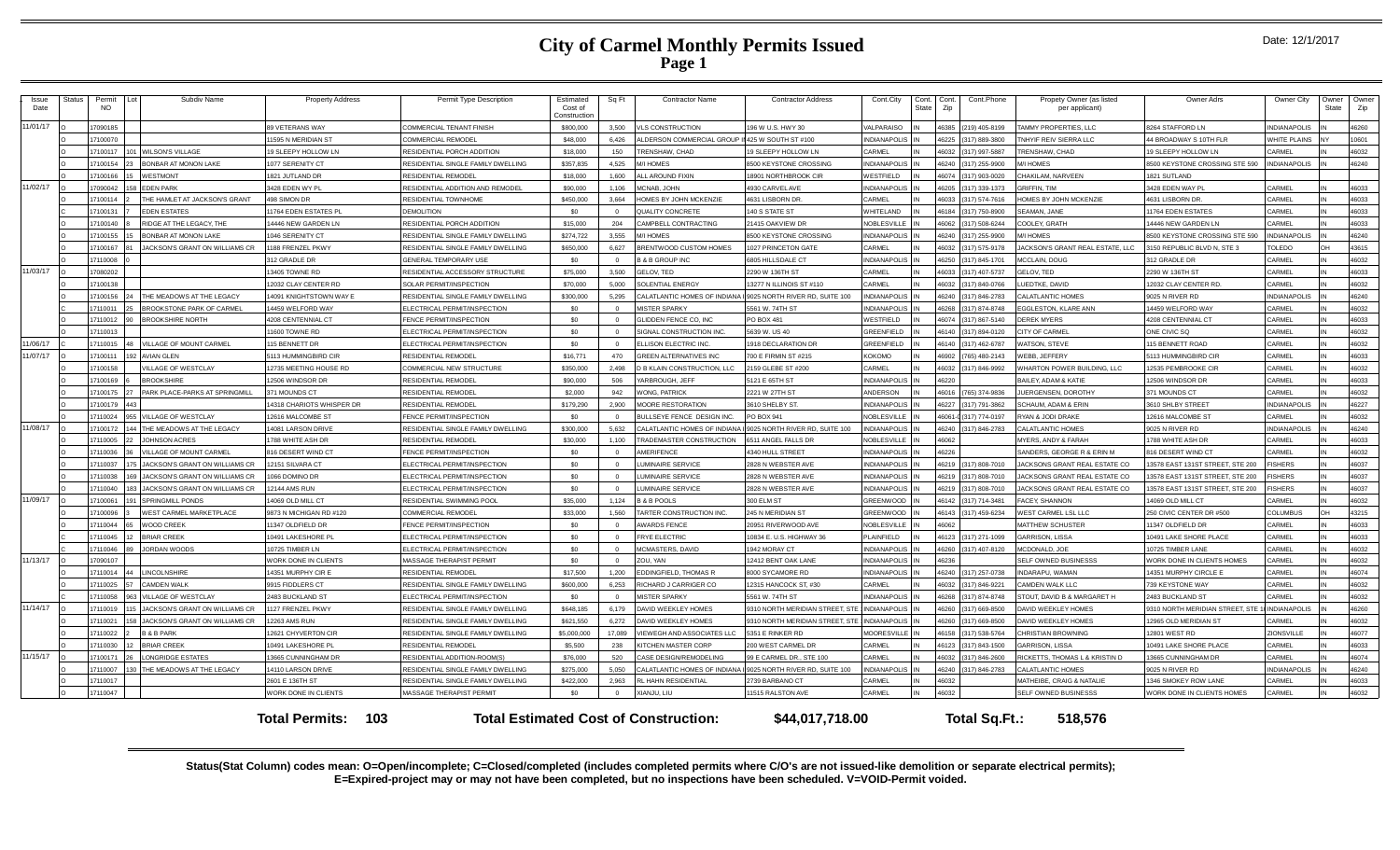### **City of Carmel Monthly Permits Issued Page 2**

| Issue<br>Date | Status | Permit<br>NO.      | Subdiv Name                                        | <b>Property Address</b>                            | Permit Type Description                                         | Estimated<br>Cost of<br>Construction | Sq Ft        | <b>Contractor Name</b>                     | <b>Contractor Address</b>                     | Cont.City                | Cont.<br><b>State</b> | Cont.<br>Zip   | Cont.Phone                      | Propety Owner (as listed<br>per applicant) | Owner Adrs                         | Owner City          | Owner<br>State | Owne<br>Zip |
|---------------|--------|--------------------|----------------------------------------------------|----------------------------------------------------|-----------------------------------------------------------------|--------------------------------------|--------------|--------------------------------------------|-----------------------------------------------|--------------------------|-----------------------|----------------|---------------------------------|--------------------------------------------|------------------------------------|---------------------|----------------|-------------|
| 11/15/17      |        | 7110067            |                                                    | 1590 TOWNE RD                                      | ELECTRICAL PERMIT/INSPECTION                                    | \$0                                  |              | EVERHART, DANIEI                           | 2709 S ARLINGTON AVE                          | <b>INDIANAPOLI</b>       |                       | 46203          |                                 | <b>HONG, NING SHEN</b>                     | 1590 TOWNE ROAD                    | CARMEL              |                | 46032       |
| 11/17/17      |        | 7100039            |                                                    | 591 MONON BLVD - PARKING GARAGE                    | COMMERCIAL NEW STRUCTURE                                        | \$4,500,000                          | 56,460       | I C HART CO INC                            | 805 CITY CENTER DR #120                       | CARMEL                   |                       | 46032          | (317) 573-4800                  | MIDTOWN CARMEL APARTMENTS LLC              | 805 CITY CENTER DR STE 120         | CARMEL              |                | 46032       |
|               |        | 7100040            |                                                    | 591 MONON BLVD - MULTI-FAMILY                      | RESIDENTIAL MULTI-FAMILY                                        | \$16,000,000                         | 223,148      | <b>CHART COINC</b>                         | 805 CITY CENTER DR #120                       | CARMEL                   |                       | <b>CENAM</b>   | $(317) 573 - 4800$              | MIDTOWN CARMEL APARTMENTS LLC              | 805 CITY CENTER DR STE 120         | CARMEL              |                | 46032       |
|               |        | 7100176            | LYNNWOOD                                           | 12551 SCOTTISH BND                                 | RESIDENTIAL REMODEL                                             | \$30,000                             | 2,100        | <b>HORNE, BRIAN</b>                        | 12551 SCOTTISH BEND                           | CARMEL                   |                       | 46033          | (317) 490-8782                  | THORNE, BRIAN                              | 2551 SCOTTISH BEND                 | CARMEL              |                | 46033       |
| 11/20/17      |        | 7100173            |                                                    | 918 S RANGE LINE RD                                | COMMERCIAL REMODEL                                              | \$1,000,000                          | 11,300       | GILLIATTE GENERAL CONTRACTO                | 2515 BLOYD AVE                                | <b>INDIANAPOLI</b>       |                       | 46218          | (317) 638-3355                  | <b>CCC MARKET LLC</b>                      | 355 CITY CENTER DR                 | CARMEL              |                | 46032       |
|               |        | 7110010            | <b>FOSTER MANOR</b>                                | 13511 DALLAS LN                                    | RESIDENTIAL REMODEL                                             | \$5,175                              | 336          | NNOVATIVE ENVIRONMENTS, LLC                | 1025 S GALE ST                                | <b>NDIANAPOLI</b>        |                       | 46203          | 317) 759-3744                   | <b>VINNINGS, ERIN</b>                      | 3511 DALLAS LANE                   | CARMEL              |                | 46033       |
|               |        | 7110023            |                                                    | 11590 N MERIDIAN ST #520                           | COMMERCIAL REMODE                                               | \$255,000                            | 13,843       | <b>TI CONSTRUCTION LLC</b>                 | 1016 3RD AVE SW #200                          | CARMEL                   |                       | 46032          | (317) 573-6052                  | REI REAL ESTATE SERVICES, LLC              | 11711 N PENNSYLVANIA #200          | CARMEL              |                | 46032       |
|               |        | 7110026            |                                                    | 1497 PONDVIEW DR                                   | RESIDENTIAL REMODEL                                             | \$75,000                             | 400          | MILLER, AMY                                | 11422 E LAKESHORE DR                          | CARMEL                   |                       | <b>22084</b>   | (317) 625-2809                  | ADAMS DAVE                                 | 1497 PONDVIEW DR                   | CARMEL              |                | 46032       |
|               |        | 7110034            | JACKSON'S GRANT ON WILLIAMS CR                     | 551 DYLAN DR                                       | RESIDENTIAL SINGLE FAMILY DWELLING                              | \$650,000                            | 5,858        | VEDGEWOOD BUILDING CO., LL                 | 32 1ST ST NE                                  | CARMEL                   |                       | 36032          | (317) 669-6315                  | WEDGEWOOD BUILDING CO., LLC                | 32 1ST ST NE                       | CARMEL              |                | 46032       |
|               |        | 17110050           |                                                    | 11595 N MERIDIAN ST - 8TH FLOOR                    | COMMERCIAL REMODEL                                              | \$150,000                            | 4.468        | ALDERSON COMMERCIAL GROUP                  | II 425 W SOUTH ST #100                        | <b>INDIANAPOLI</b>       |                       | 46225          | (317) 889-3800                  | MRES PENN HOLDINGS                         | 1555 N MERIDIAN ST #120            | CARMEL              |                | 46032       |
|               |        | 7110081            |                                                    | <b>I CIVIC SQUARE</b>                              | <b>INSTITUTIONAL REMODEL</b>                                    | \$681,300                            | 2,033        | SHIEL SEXTON CO                            | 902 N CAPITOL AVE                             | <b>INDIANAPOLIS</b>      |                       | 46204          | (317) 423-6000                  | <b>ICDC</b>                                | ONE INDIANA SQUARE                 | <b>INDIANAPOLIS</b> |                | 46032       |
|               |        | 7110091            |                                                    | 11128 CROOKED STICK LN - MAINTENANCE   DEMOLITION  |                                                                 | \$0                                  | $\Omega$     | SULLIVAN CORP, THE                         | 15299 STONY CREEK WY                          | NOBLESVILLE              |                       | 08064          | (317) 776-2770                  | CROOKED STICK GOLF CLUB                    | 964 BURNING TREE IN                | CARMEL              |                | 46032       |
|               |        | 7110098            | <b>LAKEWOOD GARDENS</b>                            | 9803 W LAKEWOOD DR                                 | ELECTRICAL PERMIT/INSPECTION                                    | \$0                                  | $\Omega$     | <b>MISTER SPARKY</b>                       | 5561 W. 74TH ST                               | <b>NDIANAPOLIS</b>       |                       | 46268          | (317) 874-8748                  | MACKAY, ROBERT                             | 803 LAKEWOOD DR W                  | <b>INDIANAPOLIS</b> |                | 46280       |
| 11/21/17      |        | 100181             | <b>SIMEON HAWKINS</b>                              | 130 1ST ST NW                                      | RESIDENTIAL SINGLE FAMILY DWELLING                              | \$777,000                            | 7.170        | NORTHRIDGE CONSTRUCTION                    | PO BOX 823                                    | <b>NESTFIELD</b>         |                       |                | 46074 (513) 276-3684            | DUNLEVY, LUKE & ERIN                       | <b>975 HAWTHORN DR</b>             | CRAMEL              |                | 46033       |
|               |        | 7110089            | <b>NEWARK</b>                                      | 115 NAPPANEE DR                                    | DEMOLITION                                                      | \$0                                  | $\Omega$     | OLD TOWN DESIGN                            | 1132 S RANGELINE RD STE 200                   | CARMEL                   |                       | 46032          | (317) 626-8486                  | SCHNEIDER, PAUL & HOLLY                    | 152 SUE DR                         | CARMEL              |                | 46033       |
|               |        | 7110100            | THE MEADOWS AT THE LEGACY                          | 14116 LARSON DR                                    | <b>ENCE PERMIT/INSPECTION</b>                                   | \$0                                  | $\Omega$     | BULLSEYE FENCE DESIGN INC.                 | PO BOX 941                                    | NOBLESVILLE              |                       |                | 46061-0 (317) 774-0197          | JOHN & KYLE WALCZAK                        | 4116 LARSON DF                     | CARMEL              |                | 46033       |
| 11/22/17      |        | 7110049            |                                                    | WORK DONE IN CLIENTS                               | MASSAGE THERAPIST PERMIT                                        | \$0                                  |              | ARMBRUST, VALERIE                          | 2551 E 91ST ST                                | NDIANAPOLI               |                       | 46240          | (317) 752-2716                  | SELF OWNED BUSINESSS                       | VORK DONE IN CLIENTS HOMES         | CARMEL              |                | 46032       |
|               |        | 17110051           | WOODLAND SPRINGS                                   | 8 ROLLING SPGS                                     | FENCE PERMIT/INSPECTION                                         | \$0                                  | $\Omega$     | <b>INDY'S FINEST FENCE</b>                 | 2334 S CALIFORNIA ST                          | <b>INDIANAPOLI</b>       |                       | 46260          | (317) 797-1890                  | CHRISTOPHER & KIM BIANCO MAJERI            | <b>B ROLLING SPRINGS CT</b>        | CARMEL              |                | 46033       |
|               |        | 7110054            |                                                    | 1045 N RANGE LINE RD                               | COMMERCIAL REMODEI                                              | \$1,164,000                          | 8.700        | MACDOUGALL PIERCE CONSTRU                  | 12720 FORD DR                                 | <b>FISHERS</b>           |                       | 88084          | (317) 596-6371                  | THE RANGE PET LODGE                        | 045 N RANGELINE RD                 | CARMEL              |                | 46032       |
|               |        | 7110076            | <b>BONBAR AT MONON LAKE</b>                        | 10122 SOLACE LN                                    | RESIDENTIAL SINGLE FAMILY DWELLING                              | \$283,436                            | 3.204        | M/I HOMES                                  | 8500 KEYSTONE CROSSING                        | <b>INDIANAPOLI</b>       |                       | 46240          | (317) 255-9900                  | M/I HOMES                                  | 8500 KEYSTONE CROSSING STE 590     | <b>INDIANAPOLIS</b> |                | 46240       |
| 11/27/17      |        | 7110031            | <b>GLEN OAKS</b>                                   | 13436 GLEN OAKS CT                                 | RESIDENTIAL SWIMMING POO                                        | \$185,000                            | 2.500        | CLASSIC POOL AND PATIO                     | 9211 CASTLEGATE DR                            | <b>INDIANAPOLI</b>       |                       | 46256          | (317) 842-7665                  | METZINGER, SARAH                           | 3436 GLEN OAK COURT                | CARMEL              |                | 46074       |
|               |        | 7110032            | <b>BRIDLEBOURNE</b>                                | 3521 SEDGEMOOR CIR                                 | RESIDENTIAL SWIMMING POOL                                       | \$200,000                            | 3.000        | CLASSIC POOL AND PATIO                     | 9211 CASTLEGATE DR                            | <b>INDIANAPOLI</b>       |                       | 46256          | 317) 842-7665                   | <b>GAMBREL, KEITH &amp; CAROL</b>          | <b>3521 SEDGEMOOR CIRCLE</b>       | CARMEL              |                | 46032       |
|               |        | 7110060            | <b>WINDSOR GROVE</b>                               | 2434 LONDONBERRY BLVD                              | RESIDENTIAL SINGLE FAMILY DWELLING                              | \$811,000                            | 8,332        | <b>XECUTIVE HOMES CONSTRUCTI</b>           | 0 1010 3RD AVE SW, STE 202                    | CARMEL                   |                       | 46032          |                                 | <b>BRAUER, JASON &amp; MISSY</b>           | 3875 BRANCH CREEK CT               | ZIONSVILLI          |                | 46077       |
|               |        | 7110065            | <b>SUMMERLAKES</b>                                 | <b>9838 SUMMERLAKES DR</b>                         | RESIDENTIAL DECK ADDITION                                       | \$32,000                             | 147          | HINGLE, JOHN                               | 5621 WOODLAND TRACE BLVD                      | NDIANAPOLIS              |                       |                | 46237 (317) 727-0298            | MORRISON, HOWARD                           | <b>9838 SUMMER LAKES DR</b>        | CARMEL              |                | 46032       |
|               |        | 7110112            | <b>GRANDIN HALL</b>                                | 5459 S GRANDIN HALL CIR                            | <b>ENCE PERMIT/INSPECTION</b>                                   | \$0                                  | $\Omega$     | AMERIFENCE                                 | 4340 HULL STREET                              | <b>INDIANAPOLIS</b>      |                       | 46226          |                                 | <b>MASON FAMILY TRUST</b>                  | <b>5459 GRANDIN HALL CIR S</b>     | CARMEL              |                | 46033       |
|               |        | 7110113            | <b>SPRING MILL PLACE</b>                           | 311 SPRING MILL CT                                 | FENCE PERMIT/INSPECTION                                         | \$0                                  | $\Omega$     | BULLSEYE FENCE DESIGN INC.                 | PO BOX 941                                    | NOBLESVILLE              |                       |                | 46061-0 (317) 774-0197          | JOHN & JUDITH PATRICK                      | 11 SPRING MILL CT                  | CARMEL              |                | 46032       |
|               |        | 7110115            | <b>ASHMOOR</b>                                     | 13044 MOORLAND LN                                  | <b>ENCE PERMIT/INSPECTION</b>                                   | \$0                                  | $\Omega$     | AMERIFENCE                                 | 4340 HULL STREET                              | <b>INDIANAPOLI</b>       |                       | 46226          |                                 | MIN & MING MA GAO                          | 3044 MOORLAND LN                   | CARMEI              |                | 46074       |
|               |        | 7110116            | <b>BRIAR CREEK</b>                                 | 3645 E 106 ST                                      | FENCE PERMIT/INSPECTION                                         | \$0                                  | $\Omega$     | BULLSEYE FENCE DESIGN INC.                 | PO BOX 941                                    | NOBLESVILLE              |                       |                | 46061-0 (317) 774-0197          | JESSICA & JONATHAN KOLANOWSKI              | 3645 E 106TH ST                    | CARMEL              |                | 46033       |
|               |        | 7110124            | <b>JOHNSON ACRES</b>                               | 1879 WHITE ASH DR                                  | ELECTRICAL PERMIT/INSPECTION                                    | - \$0                                | $\sim$       | TGR ELECTRIC, LLC                          | 14629 WARNER TRL                              | WESTFIELD                |                       | 46074          | (317) 371-1928                  | <b>HIATT, MARK</b>                         | 7182 BLUESTONE DR                  | NOBLESVILL          |                | 46062       |
|               |        | 7110125            | NORTH AUGUSTA                                      | 9650 SHELBORNE RD                                  | ELECTRICAL PERMIT/INSPECTION                                    | \$0                                  | $\sqrt{2}$   | MACEY'S ELECTRIC                           | 5128 GRAND TETONS DR                          | <b>INDIANAPOLI</b>       |                       | 46237          |                                 | <b>SIMPSON, GARY</b>                       | 5004 TUDOR PI                      | CARMEL              |                | 46033       |
| 11/28/17      |        | 7110061            | JACKSON'S GRANT ON WILLIAMS CR                     | 533 TERHUNE LANE                                   | RESIDENTIAL SINGLE FAMILY DWELLING                              | \$580,000                            | 6.040        | OLD TOWN DESIGN                            | 1132 S RANGELINE RD STE 200                   | CARMEL                   |                       | <b>CENAA</b>   | (317) 626-8486                  | BOYLE, MICHAEL & NICOLE                    | 6072 MERIDIAN ST WEST DR           | <b>INDIANAPOLIS</b> |                | 46208       |
|               |        | 7110062            | JACKSON'S GRANT ON WILLIAMS CR                     | 521 TERHUNE LANE                                   | RESIDENTIAL SINGLE FAMILY DWELLING                              | \$490,000                            | 4.975        | OLD TOWN DESIGN                            | 1132 S RANGELINE RD STE 200                   | CARMEL                   |                       | 46032          | (317) 626-8486                  | BENJAMIN, JAY                              | 751 WINTER WAY                     | CARMEL              |                | 46032       |
|               |        | 7110063            | JACKSON'S GRANT ON WILLIAMS CR                     | 12026 HOBBY HORSE DRIVE                            | RESIDENTIAL SINGLE FAMILY DWELLING                              | \$800,000                            | 8,246        | OLD TOWN DESIGN                            | 1132 S RANGELINE RD STE 200                   | CARMEL                   |                       | 46032          | (317) 626-8486                  | BALDWIN, BRUCE & DEBBIE                    | 4493 TWIN OAKS DR                  | CARMEL              |                | 46032       |
|               |        | 7110073<br>7110079 | <b>ABNEY GLEN</b>                                  | <b>3645 ABNEY HIGHLAND DR</b><br><b>4 SHADY LN</b> | RESIDENTIAL DECK ADDITION                                       | \$25,000                             | 700          | <b>IVE EXTERIOR DESIGN</b>                 | 12595 CUMBERLAND RD                           | <b>FISHERS</b><br>CARMEL |                       | 46038<br>46032 | (317) 753-1225                  | HAMMER, PETER<br>COMER, SKIP & KAREN       | 3645 ABNEY HIGHLANDS DR<br>4 SHADY | CARMEL              |                | 46033       |
|               |        | 7110080            | WILSON'S VILLAGE<br>JACKSON'S GRANT ON WILLIAMS CR | 517 TERHUNE LANE                                   | RESIDENTIAL DECK ADDITION<br>RESIDENTIAL SINGLE FAMILY DWELLING | \$16,800<br>\$550,000                | 280<br>5,700 | CENTENNIAL CONSTRUCTION<br>OLD TOWN DESIGN | 940 3RD AVE SW<br>1132 S RANGELINE RD STE 200 | CARMEL                   |                       | 46032          | 317) 848-7634<br>(317) 626-8486 | HERNDON, JANE                              | 931 SABLE RUN                      | CARMEL              |                | 46032       |
|               |        | 7110084            |                                                    | 635 W MAIN ST - CELL TOWER                         | COMMERCIAL CELL TOWER                                           | \$15,000                             | 360          | JDH CONTRACTING, INC                       | 8109 NETWORK DR                               | PLAINFIELD               |                       | 46168          | 317) 839-0520                   | PSI ENERGY INC                             | 550 S TRYON ST DEC 41B             | CHARLOTTE           |                | 28202       |
|               |        | 7110092            | CARMEL SCIENCE AND TECHNOLOGY                      | 645 W CARMEL DR #170                               | COMMERCIAL REMODE                                               | \$198,000                            | 3,415        | <b>ILLEN SYSTEMS INC</b>                   | P.O. BOX 226                                  | <b>FAIRLAND</b>          |                       | 46126          | (317) 716-5926                  | ATAPCO CARMEL INC                          | 630 W CARMEL DR #135               | CARMEL              |                | 46032       |
| 11/29/17      |        | 7110028            | JACKSON'S GRANT ON WILLIAMS CR                     | <b>12252 AMS RUN</b>                               | RESIDENTIAL SINGLE FAMILY DWELLING                              | \$777,312                            | 6.284        | DAVID WEEKLEY HOMES                        | 9310 NORTH MERIDIAN STREET, STE               | INDIANAPOLI              |                       | 46260          | (317) 669-8500                  | DAVID WEEKLEY HOMES                        | 9310 NORTH MERIDIAN STREET. STE    | <b>INDIANAPOLIS</b> |                | 46260       |
|               |        | 7110039            | VILLAGE OF WESTCLAY                                | 12855 BIRD CAGE WALK                               | RESIDENTIAL SINGLE FAMILY DWELLING                              | \$610,000                            | 5.818        | <b>VEDGEWOOD BUILDING CO., LLC</b>         | 32 1ST ST ND                                  | CARMEL                   |                       | 36032          | (317) 669-6315                  | WEDGEWOOD BUILDING CO., LLC                | 32 1ST ST NE                       | CARMEL              |                | 46032       |
|               |        | 7110064            | SUNRISE ON THE MONON                               | 1512 EVENSTAR BLVD                                 | RESIDENTIAL SINGLE FAMILY DWELLING                              | \$300,000                            | 2.768        | OLD TOWN DESIGN                            | 1132 S RANGELINE RD STE 200                   | CARMEL                   |                       | 36032          | (317) 626-8486                  | OLD TOWN DEVELOPMENT, LLC                  | 132 SOUTH RANGE LINE ROAD          | CARMEL              |                | 46032       |
|               |        | 17110097<br>62     | <b>CAROLINA COMMONS</b>                            | 3966 CHADWICK DR                                   | RESIDENTIAL REMODEL                                             | \$68,240                             | 680          | DORANT, ROBERT W                           | 3966 CHADWICK DF                              | CARMEL                   |                       | 46033          |                                 | DORANT, ROBERT W                           | 3966 CHADWICK DR                   | CARMEL              |                | 46033       |
|               |        | 7110099            | <b>CARMEL VIEW</b>                                 | 140 CARMEL VIEW DR                                 | RESIDENTIAL REMODEL                                             | \$100,000                            | 2,711        | HALL, DONALD                               | 1328 W CRANDALL ST                            | MITCHELL, IN             |                       |                | 812) 545-3637                   | STEINS, CREAGH                             | 140 CARMELVIEW DR                  | CARMEL              |                | 46032       |
|               |        | 7110119            | VILLAGE OF MOUNT CARMEL                            | 523 MEMORY LN                                      | RESIDENTIAL ACCESSORY STRUCTURE                                 | \$2,300                              | 140          | MAENHOUT, MICHAEL                          | 523 MEMORY LANE                               | CARMEL                   |                       | 16032          |                                 | <b>MAENHOUT, MICHAEL</b>                   | 523 MEMORY LANE                    | CARMEL              |                | 46032       |
|               |        | 7110131            |                                                    | 13097 HAZEL DELL PKWY - ROUNDABOU'                 | ELECTRICAL PERMIT/INSPECTION                                    | \$0                                  | $\Omega$     | APPLE ELECTRIC                             | 2260 BLUEWING RD                              | GREENWOOD                |                       |                | 46143 (317) 840-6117            | CITY OF CARMEL                             | ONE CIVIC SQUARE                   | CARMEL              |                | 46032       |
|               |        | 7110132            | LAKES AT HAZEL DELL, THE                           | 12597 HAZEL DELL PKWY - ROUNDABOUT                 | <b>LECTRICAL PERMIT/INSPECTION</b>                              | \$0                                  |              | APPLE ELECTRIC                             | 2260 BLUEWING RD                              | GREENWOOD                |                       | 46143          | (317) 840-6117                  | CITY OF CARMEL                             | ONE CIVIC SQUARE                   | CARMEL              |                | 46032       |
|               |        | 7110133            |                                                    | 601 E 126TH ST                                     | ELECTRICAL PERMIT/INSPECTION                                    | \$0                                  | $\Omega$     | MORPHEY CONSTRUCTION, INC                  | 1499 N SHERMAN DR                             | NDIANAPOLI               |                       | 46201          | (317) 356-9250                  | CITY OF CARMEI                             | ONE CIVIC SQUARE                   | CARMEL              |                | 46032       |
| 11/30/17      |        | 7100170            | 112 THE SANCTUARY AT 116TH STREET                  | 4426 EAGLERIDGE LN                                 | RESIDENTIAL SINGLE FAMILY DWELLING                              | \$350,000                            | 5,027        | RYAN HOMES INC                             | 8425 WOODFIELD CROSSING STE 31                | <b>INDIANAPOLI</b>       |                       | 46240          | (317) 819-2623                  | RYAN HOMES INC                             | 8425 WOODFIELD CROSSING STE 310    | <b>INDIANAPOLIS</b> |                | 46240       |
|               |        |                    |                                                    |                                                    |                                                                 |                                      |              |                                            |                                               |                          |                       |                |                                 |                                            |                                    |                     |                |             |

**Total Permits: Total Estimated Cost of Construction: \$44,017,718.00 103 Total Sq.Ft.: 518,576**

**Status(Stat Column) codes mean: O=Open/incomplete; C=Closed/completed (includes completed permits where C/O's are not issued-like demolition or separate electrical permits); E=Expired-project may or may not have been completed, but no inspections have been scheduled. V=VOID-Permit voided.**